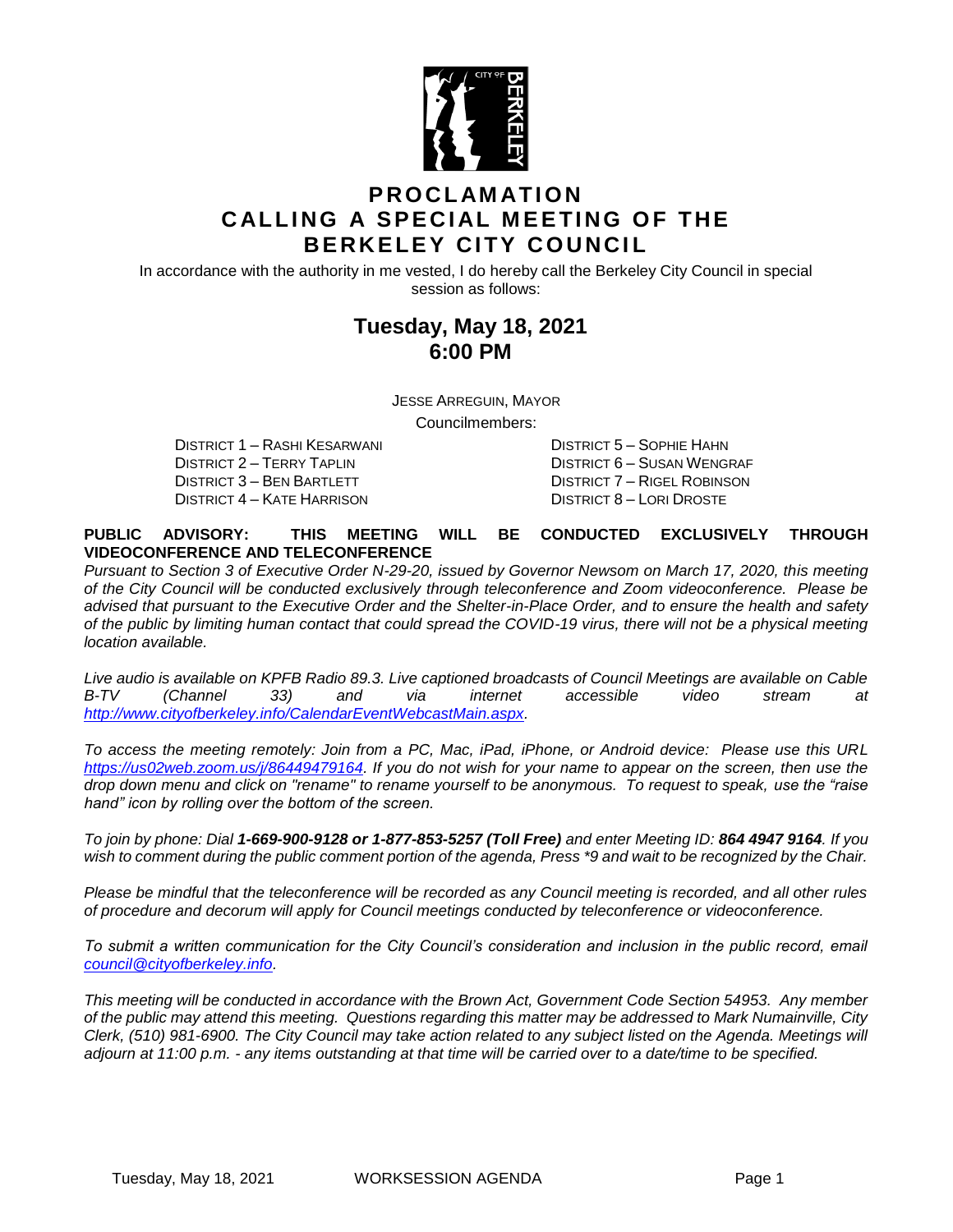# **Preliminary Matters**

### **Roll Call:**

# **Action Calendar**

*The public may comment on each item listed on the agenda for action as the item is taken up. For items moved to the Action Calendar from the Consent Calendar or Information Calendar, persons who spoke on the item during the Consent Calendar public comment period may speak again at the time the matter is taken up during the Action Calendar.*

*The Presiding Officer will request that persons wishing to speak use the "raise hand" function to determine the number of persons interested in speaking at that time. Up to ten (10) speakers may speak for two minutes. If there are more than ten persons interested in speaking, the Presiding Officer may limit the public comment for all speakers to one minute per speaker. The Presiding Officer may, with the consent of persons representing both sides of an issue, allocate a block of time to each side to present their issue.*

*Action items may be reordered at the discretion of the Chair with the consent of Council.*

### **1. Systems Alignment Proposal**

**From: City Manager**

**Recommendation:** Direct the City Manager to bring back a resolution for adoption of the Systems Alignment proposal as described in this document and incorporating direction and input received from City Council during the worksession.

**Financial Implications:** See report Contact: Dave White, City Manager's Office, (510) 981-7000

### **Worksession**

**2. Updating Citywide Affordable Housing Requirements From: City Manager**

Contact: Jordan Klein, Planning and Development, (510) 981-7400

### **Public Comment - Items on this agenda only**

## **Adjournment**

I hereby request that the City Clerk of the City of Berkeley cause personal notice to be given to each member of the Berkeley City Council on the time and place of said meeting, forthwith.

> IN WITNESS WHEREOF, I have hereunto set my hand and caused the official seal of the City of Berkeley to be affixed on this May 14, 2021.

Lesse Arregui

Jesse Arreguin, Mayor

Public Notice – this Proclamation serves as the official agenda for this meeting.